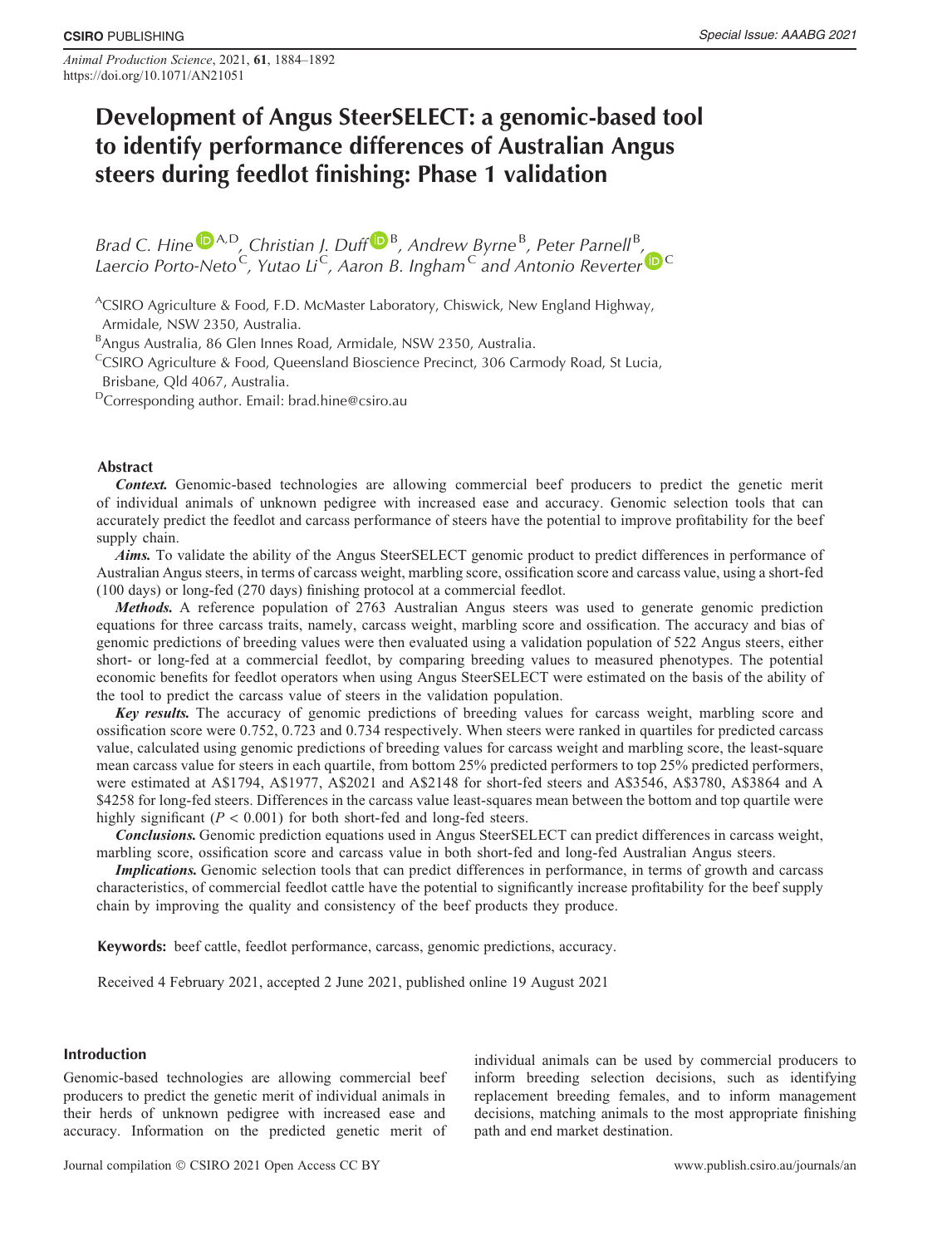Many variables contribute to the profitability of feedlot cattle including initial purchase price, feed costs, healthrelated costs, facility depreciation and maintenance costs, labour costs, transport costs, processing costs and carcass value at slaughter. Certain variables such as facility depreciation and maintenance, labour, transportation and processing can be estimated with some certainty when calculating expected returns, whereas other variable costs, such as initial purchase price, feed costs and carcass value at slaughter, are more difficult to estimate because they can fluctuate significantly with commodity markets. Feedlot operators often utilise forward contracts to lock in commodity prices for fixed time periods and provide some certainty around input costs and expected returns in fluctuating markets. The unexpected variation in performance of cattle during feedlot finishing can also have a major impact on profitability and is also difficult to predict without information on the genetic potential for animals to perform in the feedlot environment.

It is common practice for commercial beef producers in Australia to purchase sires from seed-stock producers to access registered bulls with known genetic backgrounds (Angus Australia [2019\)](#page-7-0). Feedlot operators attempt to reduce the risk of animals underperforming at the feedlot or in the chiller by using a combination of decisions based on prior management history of cattle or by purchasing cattle from vendors with a known performance history or targeting new vendors who are known to manage their herds well and use sires of known genetic background. However, cattle from preferred vendors are not always available for purchase when required or in numbers required and genetic variation between animals is observed in all herds, including those with known genetic backgrounds. For example, in a cohort of longfed steers ( $n = 71$ ) included in the validation population for the present study (see details below), which were of a similar age and from the same herd, carcass weights varied from 393 kg to 515 kg and marble score varied from 340 to 800. If some of this between-animal variation could be predicted, feedlot operators could select animals with potential to perform better in their production system to improve financial returns. Therefore, a genomic-based tool that can predict the performance of steers could be used by feedlot operators or others in the beef-supply chain (e.g. breeders, backgrounders and brand owners) to better inform selection decisions, identify the most appropriate finishing path for animals once purchased and improve their ability to consistently meet market specifications. Such a test could be considered as a risk-management tool, aimed at reducing the risk of animals underperforming.

There are several genomic products currently available for commercial beef producers in Australia, including a test aimed at informing selection of replacement Angus females (HeiferSELECT, Angus Australia, [https://www.angusaustralia.](https://www.angusaustralia.com.au/education/breeding-and-genetics/angus-heiferselect/) [com.au/education/breeding-and-genetics/angus-heiferselect/](https://www.angusaustralia.com.au/education/breeding-and-genetics/angus-heiferselect/)) and a test aimed at predicting the genetic potential of crossbred beef heifers, steers and commercial bulls (Igenity® Beef, Neogen, [https://www.neogen.com/igenity](https://www.neogen.com/igenity-beef/)[beef/\)](https://www.neogen.com/igenity-beef/). The accuracy of genomic predictions is known to be affected by the heritability of the trait being predicted,

the size and relevance of the reference population used to generate predictions and the relatedness of the animals being tested to those in the reference population. With this in mind, we have developed a genomic product specifically aimed at predicting differences in performance of Australian Angus steers during finishing under Australian feedlot conditions called Angus SteerSELECT. We report here the results of the initial Phase 1 validation of Angus SteerSELECT, in which genomic estimated breeding values (gEBVs) generated for steers in a validation population were compared with their measured phenotypes for three traits, namely, carcass weight, marbling score and ossification score, assessed at slaughter following steers undergoing either a short-fed (100 days) or long-fed (270 days) finishing protocol. We hypothesised that Angus SteerSELECT would be able to predict differences in carcass weight, marbling score, ossification score and carcass value of Australian Angus steers solely on the basis of their genomic profile and genetic predictions when either short- or long-fed, under standard Australian commercial feedlot conditions.

# Materials and methods

## Reference and validation population details

Phenotypes and matching genotypes were available for 3372 steers that were progeny of the Australian Angus Sire Benchmarking Program (ASBP), representing Years 1–7 of the program (described as Cohorts 1–7 respectively). The ASBP is a major initiative of Angus Australia with support from Meat & Livestock Australia (MLA) and industry partners that aims to generate progeny test data on contemporary Angus bulls, particularly for hard-to-measure traits such as feed efficiency, carcass measurements, meat quality attributes and female reproduction [\(https://www.angusaustralia.com.au/sire](https://www.angusaustralia.com.au/sire-benchmarking/about/general-information/)[benchmarking/about/general-information/](https://www.angusaustralia.com.au/sire-benchmarking/about/general-information/)). A subset of these steers ( $n = 2763$ ), representing Cohorts 1–6, were used to form a reference population from which genomic prediction equations were generated for each trait. A further subset of steers  $(n = 522)$ representing Cohort 7 were used to form a validation population to compare gEBVs with measured phenotypes for selected traits. A small number of steers ( $n = 87$ ) were excluded from the reference and validation populations because of restrictions imposed on having age at measurement recorded and a minimum number of animals permitted in fixed-effect categories when undertaking analyses. By design, there were minimal sire linkages across cohorts of the ASBP. For example, Cohort 7 steers were the progeny of 56 sires, of which only 14 had progeny in Cohort 6 and one had progeny in Cohort 5.

## Phenotypic data collection

Steers included in the reference and validation populations were born on ASBP co-operator herd farms where they remained until post-weaning. Most steers were backgrounded on pasture at their property of origin until reaching feedlot entry weights and were then transported directly to the feedlot. A small number of steers were backgrounded on pasture at a location other than their property of origin and were then transported from that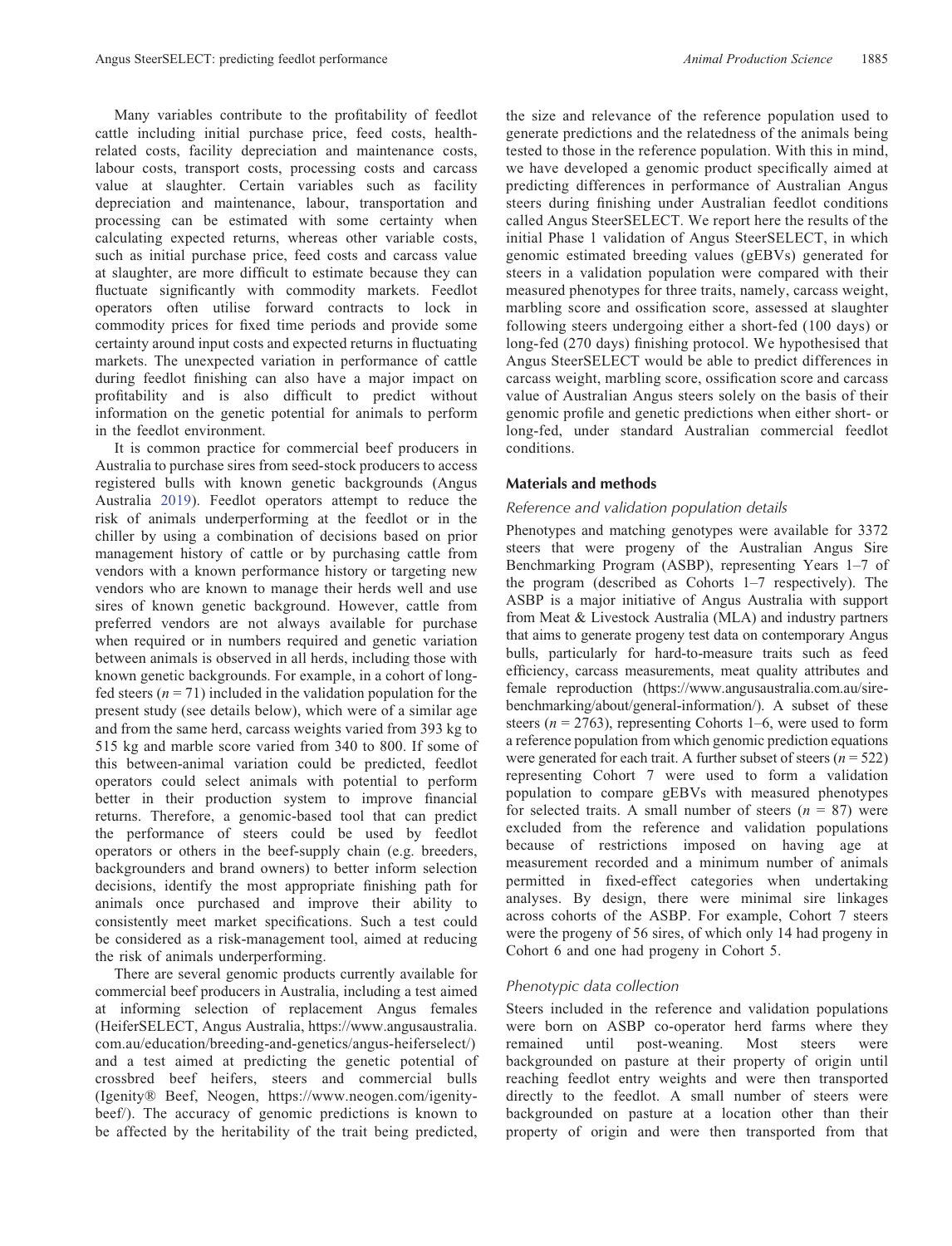location to the feedlot once reaching feedlot entry weights. All steers (Cohorts 1–7) were initially transported to Tullimba feedlot (University of New England, Armidale, NSW, Australia) where their feed efficiency was assessed using the GrowSafe® System. Steers were fed at Tullimba for a minimum of 100 days. All steers in Cohorts 1–4 and a subset of steers from Cohorts 5–7 ( $n = 2682$ ) were then transported to a commercial feedlot in northern NSW, Australia, and fed for a further minimum of 170 days before being slaughtered at a commercial abattoir (long-fed steers). A subset of steers from Cohorts 5–7 ( $n = 690$ ) were slaughtered at a commercial abattoir directly following exit from the Tullimba feedlot (short-fed steers).

Three traits, namely, carcass weight (CWT), Meat Standards Australia (MSA) marbling score (MBL) and ossification score (OSS) were used in the current study to validate the ability of SteerSELECT to predict differences in carcass performance following feedlot finishing. These traits were selected as they can significantly influence carcass value. Phenotypes for CWT were collected on the day of slaughter as hot standard CWT. Phenotypes for MBL and OSS were collected the day following slaughter on chilled carcasses by experienced MSA accredited graders. MBL was assessed at the 12th to 13th rib of the carcass on the exposed rib eye, using the MSA grading system which ranges from 100 to 1190 in increments of 10 [\(https://www.mla.com.au/globalassets/](https://www.mla.com.au/globalassets/mLa-corporate/marketing-beef-and-lamb/msa_tt_beefinfokit_jul13_lr.pdf) [mLa-corporate/marketing-beef-and-lamb/msa\\_tt\\_bee](https://www.mla.com.au/globalassets/mLa-corporate/marketing-beef-and-lamb/msa_tt_beefinfokit_jul13_lr.pdf)finfokit\_ [jul13\\_lr.pdf](https://www.mla.com.au/globalassets/mLa-corporate/marketing-beef-and-lamb/msa_tt_beefinfokit_jul13_lr.pdf)). At the same time, from the same anatomical site, and by the same MSA grader, an AUSMEAT MBL was also assessed using the AUSMEAT scoring system, which ranges from 0 to 9 in increments of 1 ([https://solutionstofeedback.](https://solutionstofeedback.mla.com.au/cattle/chiller-assessment/aus-meat-marbling/) [mla.com.au/cattle/chiller-assessment/aus-meat-marbling/\)](https://solutionstofeedback.mla.com.au/cattle/chiller-assessment/aus-meat-marbling/). The AUSMEAT MBL was used only as a parameter to estimate carcass values in the current study, as described below. Marbling was assessed according to the AUSMEAT requirements for chiller assessment when the temperature of the part of the carcass being assessed was below 12 C. Ossification of the cartilage within the vertebral spinous processes, a measure of physiological maturity of the carcass, was assessed across three areas of the backbone, being the sacral, lumbar and thoracic vertebrae, by using a scoring system that ranged from 100 to 590 in increments of 10 ([https://www.mla.com.au/globalassets/mLa](https://www.mla.com.au/globalassets/mLa-corporate/marketing-beef-and-lamb/msa_tt_beefinfokit_jul13_lr.pdf)[corporate/marketing-beef-and-lamb/msa\\_tt\\_bee](https://www.mla.com.au/globalassets/mLa-corporate/marketing-beef-and-lamb/msa_tt_beefinfokit_jul13_lr.pdf)finfokit\_jul13\_ [lr.pdf](https://www.mla.com.au/globalassets/mLa-corporate/marketing-beef-and-lamb/msa_tt_beefinfokit_jul13_lr.pdf)). Carcass value (CVL) was estimated for all steers in the validation population by multiplying CWT by  $(AS5 + A)$ \$1 per kg of CWT for each AUSMEAT MBL). Therefore, a carcass with an AUSMEAT MBL of 0 was valued at A\$5/kg CWT, whereas a carcass with an AUSMEAT MBL of 3 was valued at A\$8/kg CWT.

## Generation of genomic prediction equations

Genotypes for 45 364 autosomal single-nucleotide polymorphisms (SNPs) were available for all the animals included in the present study and were used to compute the genomic relationship matrix (G) following Method 1 of VanRaden ([2008\)](#page-8-0). Initially, a model using data from steers in both the reference and validation populations (Cohorts 1–7, defined hereafter as the 'full model') was used to obtain the

most reliable set of fixed-effect solutions and genetic parameter estimates and to assist in the calibration when back-solving the SNP effects to generate the genomic prediction equations. The linear model contained the fixed effects of contemporary group (CG, 77 levels) and age of dam at birth of calf in years (6 levels, 2–7+ years) and the linear regression covariate of age at measurement in days. The CG was defined as a combination of cohort, property of origin, month of birth, management group and the date the phenotype was measured. Records without age at measurement or from steers in a CG with fewer than seven animals were excluded from analyses. After edits, the number of records available for analysis was 3285 for the full model, 2763 for the calibration model (Cohorts 1–6) and 522 in the validation dataset (Cohort 7). Additionally, the random additive polygenic and residual effects were fitted with assumed distributions  $N(0, G \otimes Vg)$  and  $N(0, I \otimes Ve)$ respectively, where G represents the genomic relationship matrix described earlier, Vg is the genetic variance matrix, I is an identity matrix, Ve is the residual variance matrix and  $\otimes$ represents the Kronecker product.

Validation involved the following steps: (1) the above model (full model) was then re-run using a dataset in which the phenotypic data from steers in the reference population (Cohorts 1–6) were retained in the dataset and data from steers in the validation population (Cohort 7) were set as missing values (defined hereafter as the 'calibration model'); (2) the calibration model was then used to generate gEBVs for steers in the validation population (Cohort 7) on the basis of their genomic relationship with steers in the reference population (Cohorts 1–6); and (3) the SNP effects, back-solved from the calibration model, were then further calibrated using results from the full model and the final gEBVs for steers in the validation population (Cohort 7) were generated on the basis of SNP effects and their genomic relationship with steers in the reference population (Cohorts 1–6). In summary, after solving the calibration model, where animals from the validation population contributed genotypes but not phenotypes, the SNP effects were back-solved and used to recompute the gEBVs for animals in the validation population. The optimality of these new recomputed gEBVs was assessed by comparing them with the gEBVs obtained using the full model, where animals from the validation population contributed both genotypes and phenotypes. All models were run using univariate analyses, one trait at a time, by using the Qxpak5 software (Pérez-Enciso and Misztal [2011](#page-8-0)).

To validate the ability of Angus SteerSELECT to predict differences in performance of steers in the validation population, their raw phenotypic data for CWT, MBL and OSS were adjusted for fixed effects and covariates by using solutions from the full model. Traditional and Method LR (Legarra and Reverter [2018\)](#page-7-0) approaches were used to estimate accuracy, bias and dispersion of gEBVs generated for steers in the validation population. Traditional accuracy  $(ACC<sub>T</sub>)$  was calculated as the correlation between gEBV and the adjusted phenotype divided by the square root of  $h^2$ . Following Method LR approaches (Legarra and Reverter [2018\)](#page-7-0), accuracy  $(ACC<sub>LR</sub>)$ , bias  $(Bias<sub>LR</sub>)$  and dispersion  $(Disp<sub>LR</sub>)$  were calculated by comparing the gEBVs for the validation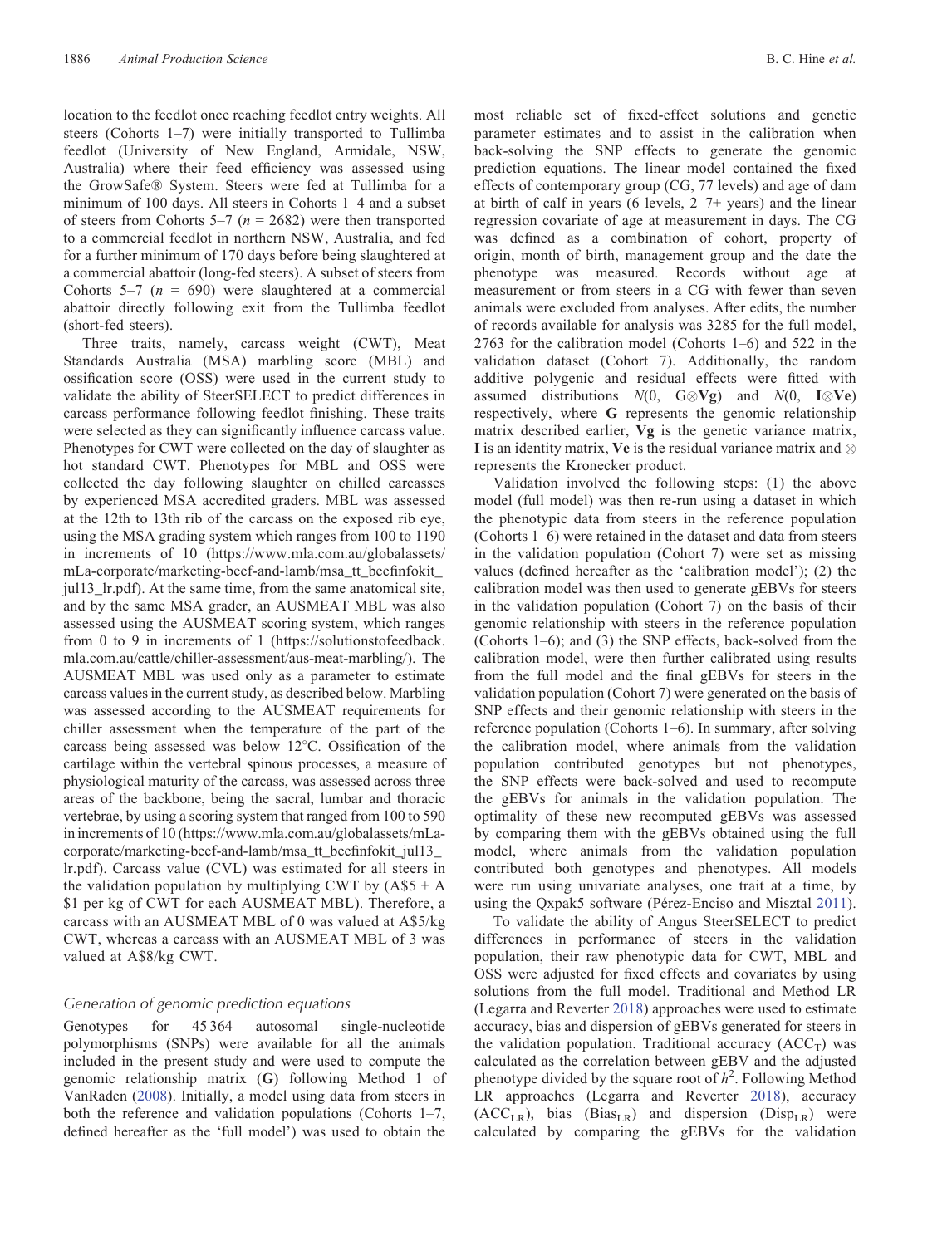<span id="page-3-0"></span>population resulting from the full model with the gEBVs for the same individuals resulting from the calibration model.  $ACC<sub>T</sub>$  is grounded in theory. However, it does require knowledge of adjustment factors and can be affected dramatically when heritability is poorly estimated, which is possible when the selection process is inadequately described in the data and environmental trends are present. In contrast, the LR method obviates the need for adjustment factors and has been shown to perform optimally even if the model uses an incorrect heritability or a hidden trend exists in the data (Macedo et al. [2020\)](#page-7-0).

Steers in the validation population were then ranked on the basis of their gEBV for each of the traits CWT, MBL and OSS and assigned to quartiles, with the 25% of steers predicted to be the best performers for a given trait being assigned to quartile one, the next 25% to quartile two, the following 25% to quartile three and the 25% of steers predicted to be the worst performers to quartile four. Therefore, steers in quartile one were predicted to have the highest CWT and MBL and the lowest OSS. Short-fed ( $n = 324$ ) and long-fed ( $n = 191$ ) steers in the validation population were ranked independently. A small number of long-fed steers  $(n = 7)$  in the validation population were excluded from ranking because they were slaughtered at an abattoir different from where their herd mates were slaughtered. For CVL, the gEBVs for CWT and MBL for each individual steer in the validation population were standardised (by dividing values by the standard deviation of gEBVs from all steers in the validation population), and the average of these standardised gEBVs for CWT and MBL were used to rank animals for CVL. Steers were then assigned to quartiles as described above. Quartile measured phenotype least-square means (LSMs) were then generated for all traits by using a linear model, fitting the fixed effects of kill date and herd where significant, and the significance of differences among quartiles were analysed using R (R Core Team [2013\)](#page-8-0). Multiple comparisons were evaluated using P-values adjusted using a Tukey correction.

#### Results and discussion

Results from the current study demonstrated that SteerSELECT was able to predict differences in CWT, MBL and OSS of both short-fed and long-fed Angus steers. Summary statistics for the traits analysed are presented in Table 1. The accuracy of CWT, MBL and OSS gEBVs for steers were 0.72, 0.46 and 0.50 respectively, when computed using the traditional method and 0.75, 0.72 and 0.73 when computed using Method LR (Table 2). The larger accuracy difference observed for MBL and OSS, than for CWT, using the different methods is not fully understood and will require further investigation. To demonstrate how differences in predicted gEBVs translated into differences observed at the phenotypic level, steers in the validation population were ranked on their gEBV for CWT, MBL and OSS and assigned to quartiles representing the predicted top 25% of performers for each trait in quartile one, followed by the next 25% and so on. The measured phenotype LSMs for steers in each quartile were then compared for each trait (Table [3](#page-4-0)). Short- and long-fed steers ranked in quartile one

| Table 1. Summary statistics including number of records $(N)$ , mean,  |
|------------------------------------------------------------------------|
| standard deviation (s.d.), minimum (Min) and maximum (Max) for         |
| slaughter age (Age) and carcass traits, namely, carcass weight (CWT),  |
| marbling score (MBL) and ossification score (OSS), for each analysis   |
| category, namely, full model, calibration model and validation dataset |

| Category/trait | N    | Mean                      | s.d. | Min. | Max. |
|----------------|------|---------------------------|------|------|------|
|                |      | Full model                |      |      |      |
| AGE (days)     | 3285 | 735                       | 99   | 504  | 990  |
| CWT (kg)       | 3285 | 433                       | 66   | 214  | 607  |
| MBL (score)    | 3281 | 495                       | 123  | 160  | 1030 |
| OSS (score)    | 3280 | 148                       | 19   | 100  | 280  |
|                |      | Calibration model         |      |      |      |
| AGE (days)     | 2763 | 756                       | 89   | 506  | 990  |
| CWT (kg)       | 2763 | 445                       | 54   | 269  | 572  |
| MBL (score)    | 2759 | 505                       | 119  | 160  | 1030 |
| OSS (score)    | 2758 | 151                       | 17   | 100  | 280  |
|                |      | <i>Validation dataset</i> |      |      |      |
| AGE (days)     | 522  | 623                       | 72   | 504  | 797  |
| CWT (kg)       | 522  | 369                       | 83   | 214  | 607  |
| MBL (score)    | 522  | 439                       | 127  | 210  | 880  |
| OSS (score)    | 522  | 133                       | 17   | 100  | 200  |

Table 2. Traditional  $(ACC_T)$  and method LR  $(ACC_{LR})$  accuracies, bias (Bias<sub>LR,</sub>  $\pm$  s.e.) and dispersion (Disp<sub>LR,</sub>  $\pm$  s.e.) of genomic estimated breeding values for the three carcass traits, namely, carcass weight (CWT), marbling score (MBL) and ossification score (OSS)

| Method traditional |                  |                   | Method LR                                  |             |  |
|--------------------|------------------|-------------------|--------------------------------------------|-------------|--|
| Trait              | ACC <sub>T</sub> | ACC <sub>LR</sub> | Bias <sub>IP</sub>                         | $Disp_{LR}$ |  |
| CWT (kg)           | 0.716            |                   | $0.752 -0.965 \pm 0.600$ $1.283 \pm 0.049$ |             |  |
| MBL (score)        | 0.461            | 0.723             | $0.500 \pm 1.365$ 1.104 $\pm$ 0.046        |             |  |
| OSS (score)        | 0.502            | 0.734             | $0.189 \pm 0.158$ 1.284 $\pm$ 0.052        |             |  |

for CWT gEBV had carcasses that were, on average, 39 and 34 kg heavier respectively, than those ranked in quartile four. The mean MBL of short- and long-fed steers ranked in quartile one for MBL gEBV were 40 and 139 points higher respectively, than those ranked in quartile four. Genomic prediction equations were also able to successfully predict OSS, with steers ranked in quartile one for OSS gEBVs having mean OSS that were lower, 11 points in short-fed steers and 12 points in long-fed steers, than those of their counterparts ranked in quartile four. It should be noted that lower OSS would be targeted by feedlot operators. Differences in LSMs between quartiles one and four for all traits analysed, namely, CWT, MBL and OSS, were highly significant ( $P < 0.001$ ) in both short-fed and long-fed steers (Table [3\)](#page-4-0). The distribution of measured phenotype values for steers assigned to each quartile for CWT, MBL and OSS are shown in Fig. [1](#page-5-0).

The concept of using SNP genotypes to predict the genetic merit of individual animals was first proposed by Meuwissen et al. [\(2001\)](#page-8-0). This method allows breeding values to be estimated for unrelated animals in a population, by using information previously ignored by traditional pedigree-based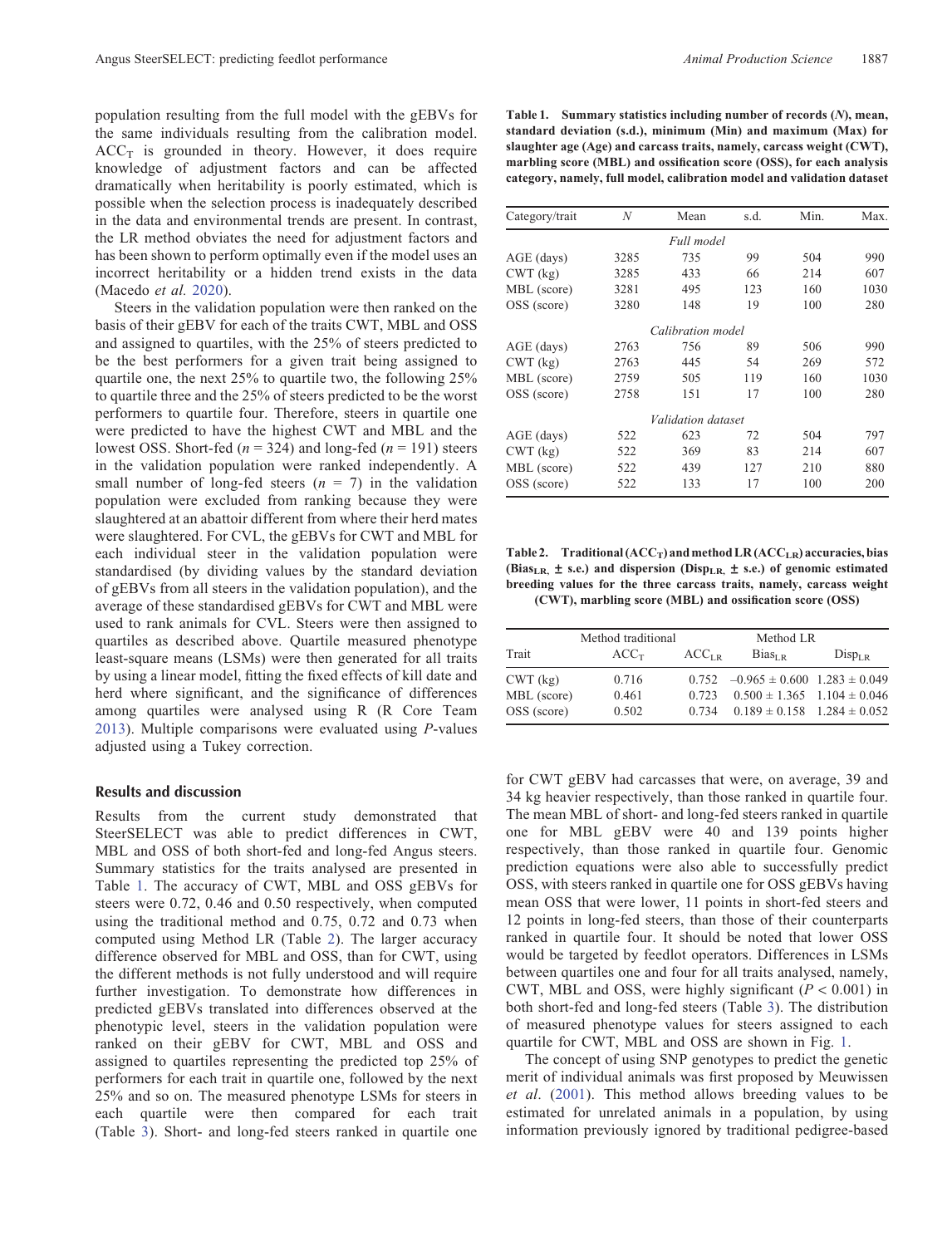#### <span id="page-4-0"></span>Table 3. Mean measured phenotype values for steers assigned to quartiles on the basis of genomic estimated breeding values (gEBVs) for each of the carcass traits, namely, carcass weight (CWT), ossification score (OSS), marbling score (MBL) and carcass value (CVL)

Standardised gEBVs for CWT and MBL were averaged to rank steers into quartiles for CVL. Quartile 1 represents the 25% of steers predicted to be the best performers, on the basis of gEBV, for the trait and each sequential quartile the next 25% of steers. LSM, least-square mean. Quartile LSMs that differ significantly for a given trait are followed by different lowercase letters

| Quartile       | Short fed            |              |             | Long fed             |              |            |
|----------------|----------------------|--------------|-------------|----------------------|--------------|------------|
|                | Number of<br>records | Mean<br>gEBV | <b>LSM</b>  | Number of<br>records | Mean<br>gEBV | <b>LSM</b> |
|                |                      |              | $CWT$ (kg)  |                      |              |            |
| $\mathbf{1}$   | 81                   | $+10.3$      | 325a        | 48                   | $+18.5$      | 491a       |
| $\overline{2}$ | 81                   | $+0.3$       | 320ab       | 48                   | $+9.3$       | 473b       |
| $\mathfrak{Z}$ | 81                   | $-6.5$       | 309b        | 48                   | $+2.9$       | 465b       |
| $\overline{4}$ | 81                   | $-19.1$      | 286c        | 47                   | $-6.4$       | 457b       |
|                |                      |              | OSS (score) |                      |              |            |
| 1              | 81                   | $-4.2$       | 121a        | 47                   | $-3.2$       | 143a       |
| $\overline{2}$ | 81                   | $-1.1$       | 125a        | 48                   | $-0.6$       | 147a       |
| $\mathfrak{Z}$ | 81                   | $+0.9$       | 127ab       | 48                   | $+1.1$       | 146a       |
| $\overline{4}$ | 81                   | $+3.6$       | 132b        | 48                   | $+4.0$       | 155b       |
|                |                      |              | MBL (score) |                      |              |            |
| 1              | 81                   | $+32.5$      | 396a        | 48                   | $+44.8$      | 626a       |
| $\sqrt{2}$     | 81                   | $+5.3$       | 374b        | 48                   | $+13.2$      | 560ab      |
| $\mathfrak{Z}$ | 81                   | $-13.6$      | 370b        | 48                   | $-4.4$       | 552b       |
| $\overline{4}$ | 81                   | $-38.8$      | 356b        | 47                   | $-31.6$      | 487c       |
|                |                      |              | CVL(S)      |                      |              |            |
| 1              | 81                   | $+0.8$       | 2148a       | 48                   | $+1.4$       | 4258a      |
| $\overline{2}$ | 81                   | $+0.0$       | 2021b       | 48                   | $+0.7$       | 3864b      |
| $\mathfrak{Z}$ | 81                   | $-0.5$       | 1977b       | 48                   | $+0.1$       | 3780b      |
| $\overline{4}$ | 81                   | $-1.3$       | 1794c       | 47                   | $-0.6$       | 3546b      |

methods (Clark et al. [2012](#page-7-0)). Three key factors have facilitated the accelerated genetic improvement of livestock through genomic selection, being (a) development of genomic selection methodology, (b) the discovery of large numbers of SNPs that can be used as genetic markers and (c) the improved cost-effectiveness of genotyping methods (Meuwissen et al. [2013](#page-8-0), [2016](#page-8-0)). The implementation of lowdensity SNP panels to estimate the genetic merit of individual animals at the commercial level of the beef industry has the potential to inform decisions at all levels of the commercial production chain from breeding and management on farm, through to predicting carcass characteristics for individual animals at the point of slaughter (Miller [2010\)](#page-8-0).

Successful adoption of genomic selection tools by commercial beef producers will be driven by the ability of genomic tests to accurately predict performance in commercial production environments. Several factors influence the accuracy of genomic predictions, including the number of animals represented in the reference population, the relatedness of animals in the reference and test populations, the heritability of the trait, the type of response variable used to estimate accuracies and the method used to cluster reference population data for validation (Boddhireddy et al. [2014](#page-7-0)). Where phenotypic data are available for animals in the validation population,

adjusted phenotype measures are commonly used as the response variable to assess gEBV accuracies, whereas, when phenotypic data are not available, EBV and degressed EBV data are commonly used (Garrick et al. [2009](#page-7-0)).

The accuracy of genomic predictions of carcass-trait performance in beef cattle has been reported previously. Weber et al. [\(2012](#page-8-0)) reported gEBV accuracies of 0.35  $(\pm 0.10)$  for CWT and 0.23  $(\pm 0.06)$  for MBL in Angus cattle respectively. In more recent studies using Angus cattle, Bolormaa et al. ([2013\)](#page-7-0) reported gEBV accuracies of 0.16–0.18 for CWT and 0.1–0.21 for MBL (depending on the method used to generate genomic prediction equations) and Chen *et al.* [\(2015\)](#page-7-0) reported gEBV accuracies of 0.35 ( $\pm$ 0.02) for CWT and  $0.37 (\pm 0.03)$  for MBL. In each of these studies, a multibreed reference population was used to generate genomic prediction equations and accuracies were computed as the correlation between gEBVs and measured phenotypes. When there are limited numbers of animals of a target breed available for inclusion in the reference population, it is common to use multibreed reference populations to improve the accuracy of genomic predictions; however, improvements in accuracy are expected to be far greater when animals added to the reference population are of the same breed as those in the test population (Meuwissen et al. [2016](#page-8-0)). Using an Angusspecific reference population with a high EBV accuracy,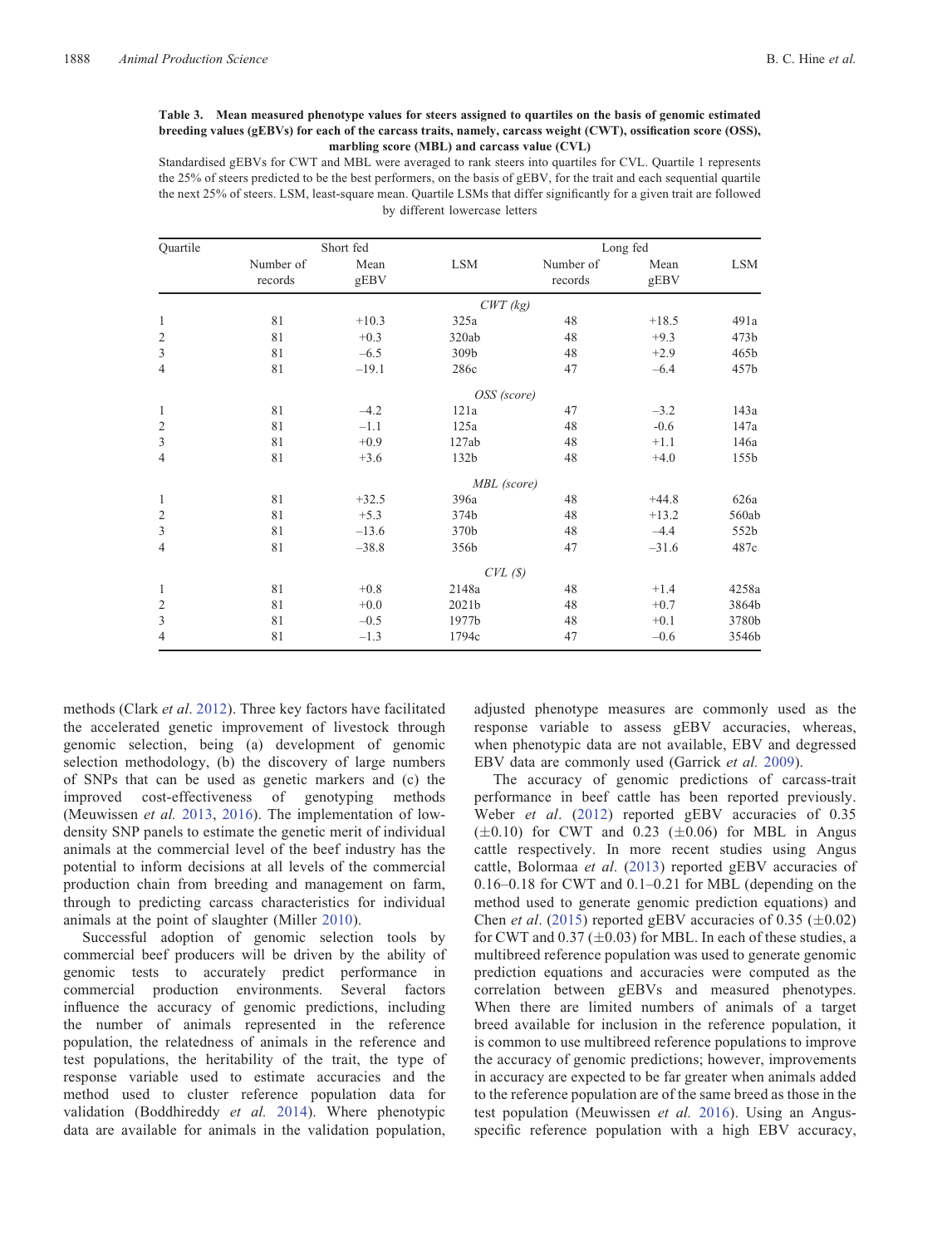<span id="page-5-0"></span>

Fig. 1. Distribution of measured phenotype values for steers either short-fed (left panel) or long-fed (right panel) assigned to quartiles based on genomic estimated breeding values (gEBVs) for each of the carcass traits, carcass weight (CWT), ossification score, marbling score (MBL) and carcass value (CVL). Standardised gEBVs for CWT and MBL were averaged to rank steers into quartiles for CVL.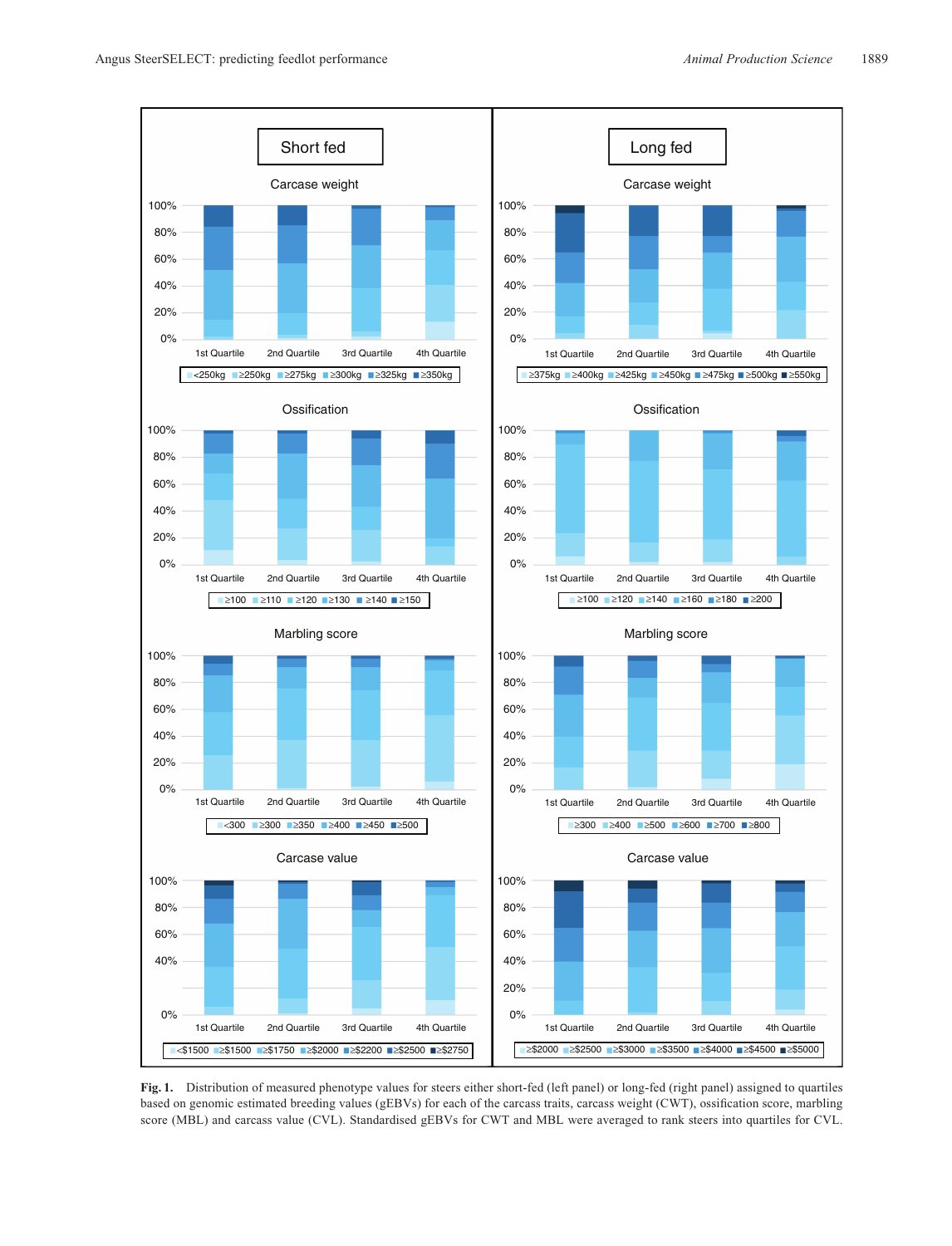Boddhireddy et al. ([2014\)](#page-7-0) reported CWT gEBV accuracies of 0.43 and 0.74 and MBL gEBV accuracies of 0.51 and 0.76 when EBVs or degressed EBVs respectively, were used as response variables. Accuracies associated with genomic predictions of carcass-trait performance have also been reported in other Bos taurus and Bos indicus beef cattle breeds. Mehrban et al. [\(2017](#page-7-0)) reported CWT and MBL gEBV accuracies of 0.32–0.4 and 0.25 respectively, in Hanwoo cattle. Similarly, a MBL gEBV accuracy of 0.32 has been reported in Nelore cattle (Magalhães et al. [2019\)](#page-7-0).

The accuracy of CWT and MBL gEBVs generated in the current study were higher or, as a minimum, comparable with accuracies reported previously. As described above, this may be a reflection of (1) the high number of animals in the reference population, with accompanying high-quality, industry-relevant phenotypes used to generate genomic predictions underpinning Angus SteerSELECT and (2) the relatedness of steers in the reference and validation populations used in the validation.  $ACC_T$  and  $ACC_{LR}$  were both ~0.7 for CWT, while  $ACC_T$  dropped to ~0.5 for MBL and OSS and  $ACC_{LR}$  remained at ~0.7 for these two traits (Table [2\)](#page-3-0). With a reference population of 4000 animals, a heritability of 0.3 and an effective population size of 100, a gEBV accuracy of  $\sim 0.45$  is expected (Goddard and Hayes [2009\)](#page-7-0). Similarly, with a reference population of 1743 Australian Angus cattle, Bolormaa et al. ([2013\)](#page-7-0) reported a gEBV accuracy of 0.26 averaged across 16 traits. The estimates of gEBV biases were all within two standard errors of zero (Table [2](#page-3-0)). However, there was evidence of gEBV over-dispersion, with Method-LR dispersion being >1 for the three traits (Table [2](#page-3-0)). This over-dispersion in the gEBV could be attributed to the Cohort 7 animals (validation population) being younger, lighter and with lower MBL and OSS than for animals in the calibration population (Table [1](#page-3-0)), and hence, prediction equations being based on heavier animals. Further research is needed to fully ascertain the reason for this over-dispersion.

The heritability of traits influences the ability to predict genetic differences for those traits. In the current study, the genomic-based heritability of CWT, MBL and OSS was estimated at  $0.53 \pm 0.07$ ,  $0.42 \pm 0.03$  and  $0.33 \pm 0.05$ respectively (Table 4). These estimates are higher than the heritability estimates of 0.37, 0.28 and 0.22 previously reported for CWT, MBL and OSS in Angus cattle (Boddhireddy et al. [2014](#page-7-0); Jeyaruban et al. [2017\)](#page-7-0), and also the results from the TransTasman Angus Cattle Evaluation (TACE), which estimated the heritability of CWT and

Table 4. Estimates ( $\pm$ s.e.) of genetic variance ( $V_g$ ) and heritability  $(h<sup>2</sup>)$  for the three carcass traits, namely, carcass weight (CWT), marbling score (MBL) and ossification score (OSS), from the full and calibration models

| Trait       | Full model     |                   | Calibration model |                   |
|-------------|----------------|-------------------|-------------------|-------------------|
|             | $V_{\alpha}$   |                   | $V_{\alpha}$      |                   |
| CWT (kg)    | $521 \pm 96$   | $0.529 \pm 0.072$ | $520 \pm 98$      | $0.516 \pm 0.073$ |
| MBL (score) | $4201 \pm 552$ | $0.422 \pm 0.031$ | $4693 \pm 396$    | $0.442 \pm 0.047$ |
| OSS (score) | $62 \pm 10$    | $0.330 \pm 0.049$ | $62 \pm 11$       | $0.329 \pm 0.054$ |

intramuscular fat % (measured on carcasses) to be 0.41 and 0.32 respectively ([https://www.angusaustralia.com.au/tace/](https://www.angusaustralia.com.au/tace/resources/heritability-of-traits/) [resources/heritability-of-traits/](https://www.angusaustralia.com.au/tace/resources/heritability-of-traits/)).

For commercial beef producers to adopt genomic selection tools as part of routine management, the cost versus benefit of using such tools must be clearly demonstrated. To demonstrate the potential economic benefits for feedlot operators using SteerSELECT, the CVL of steers in the validation population was estimated. A CVL gEBV was calculated, by combining gEBVs for CWT and MBL, and steers were ranked into quartiles on the basis of their CVL gEBV, with the 25% of steers predicted to have the highest CVL being assigned to quartile one, the next 25% of steers to quartile two, and so on. The LSM of CVL for steers in quartiles one to four were A \$2148, A\$2021, A\$1977 and A\$1797 for short-fed steers and A\$4258, A\$3864, A\$3780 and A\$3546 for long-fed steers respectively, representing a difference in CVL between quartiles one and four of A\$351 in short-fed steers and A \$712 in long-fed steers. The distribution of estimated CVL for steers assigned to each quartile is shown in Fig. [1](#page-5-0). Costs associated with the use of Angus SteerSELECT include labour costs to collect DNA samples from individual steers, genotyping costs and analysis costs. Clearly, the costs and benefits associated with identifying steers suitable for feedlot finishing and the most appropriate finishing path (e.g. short-fed or long-fed) will vary among those in the beef supply chain including feedlot operators. This will be specific to each production system, requiring specific cost–benefit analyses to be undertaken for each supply chain.

Use of genomic-based selection tools will provide beef cattle producers an opportunity to make genetic gains in novel, hard-to-measure traits such as feed efficiency and disease resistance (Miller [2010](#page-8-0)). We intend to include genomic predictions for a total of nine routinely measured and hardto-measure traits in the final Angus SteerSELECT genomic selection tool, including traits related to growth (yearling weight), efficiency (average daily gain, dry matter intake) carcass characteristics (CWT, MBL, OSS, eye-muscle area, rib fat) and health (ImmuneDEX, Reverter et al. [2021\)](#page-8-0). We are also developing weighted selection indexes based on combinations of relevant trait gEBVs, which are aimed at predicting the suitability of steers for different finishing protocols including short-fed, long-fed and grass-fed, with index values reported as part of Angus SteerSELECT. As the ability of Angus SteerSELECT to predict differences in performance of steers that are not purebred Angus, or that do not have a high Angus content, has not been evaluated, inclusion of a breed verification step in the analytical pipeline that generates predictions for the Angus SteerSELECT product is planned. This will allow DNA samples submitted for testing from crossbred animals or animals of a breed other than Angus to be identified, and predictions for these animals flagged as potentially of low accuracy.

Production losses due to disease are a major economic cost for the beef cattle feedlot industry in Australia (Lane et al. [2015\)](#page-7-0). The Australian feedlot industry is actively investing in strategies to improve the health and welfare of cattle in their production systems and reduce their use of antibiotics to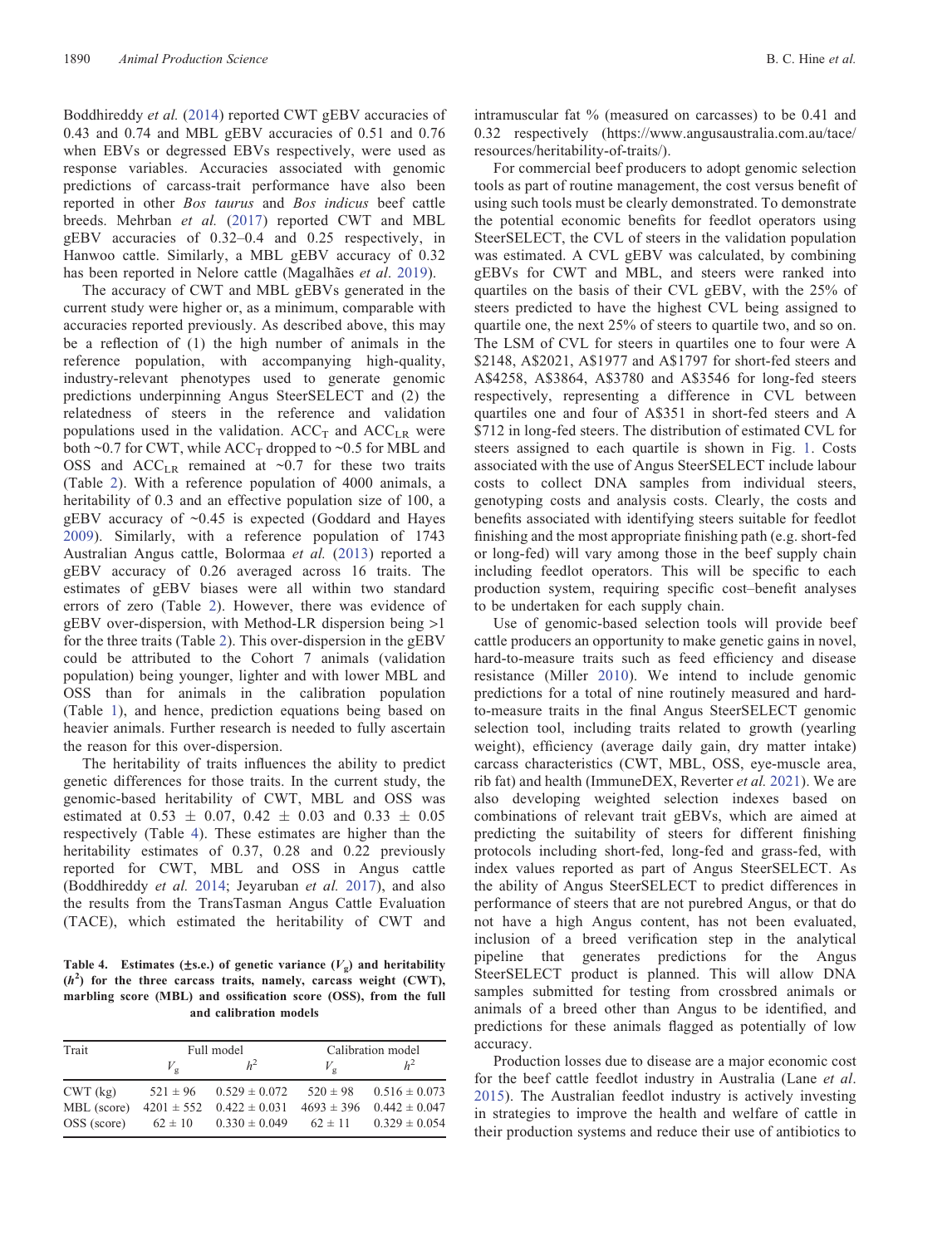<span id="page-7-0"></span>treat disease (Hine et al. 2019). Genomic selection tools have the potential to identify animals that are more resistant or susceptible to disease (Raszek et al. [2016\)](#page-8-0); however, phenotypic data of sufficient quality and quantity to underpin the development of such tools has been lacking. We have developed methodology to assess immune competence, a proxy for general disease resistance, in beef cattle (Hine et al. 2019), and have used phenotypes to generate an index, termed 'ImmuneDEX', which can be used as a tool for the genetic improvement of immune competence in beef cattle (Reverter et al. [2021\)](#page-8-0). Uniquely, genomic predictions for ImmuneDEX will be included as part of SteerSELECT, providing feedlot operators with information on the predicted ability of individual animals to resist disease for the first time.

# **Conclusions**

Results from the present study suggest that the genomic predictions underpinning SteerSELECT can predict differences in CWT, MBL, OSS and CVL in both short-fed and long-fed Angus steers finished under commercial Australian feedlot conditions. This provides confidence that the commercialised Angus SteerSELECT product, based on a similar but larger reference population, will be able to accurately predict differences in performance, in terms of growth, efficiency, health and carcass characteristics, of Australian Angus steers. This will, in turn, provide businesses in the beef supply chain (e.g. breeders, backgrounders, feedlot operators, abattoirs and beef brand owners) with additional information on Angus animals to inform selection, purchasing and management decisions. Angus SteerSELECT will be especially beneficial to integrated beef supply chains that have the ability to target steers to different finishing paths, such as short-fed versus long-fed feeding programs, and/or with different brand specifications such as moderate versus high marbling requirements. Future studies will aim to validate the ability of Angus SteerSELECT to predict differences in performance of steers for additional traits (e.g. feed intake and immune competence), which will be included in the final product using the validation population described here. Studies will also be undertaken to assess the effectiveness of Angus SteerSELECT to predict differences in feedlot and carcass performance in commercial Angus steers that are independent of the ASBP and the Angus Australia reference population.

# Conflicts of interest

The authors declare no conflicts of interest.

# Acknowledgements

This work was co-funded by Angus Australia and CSIRO. The authors acknowledge Angus Australia for facilitating access to progeny data from the Angus Sire Benchmarking Program. We also gratefully acknowledge cooperating herd owners, managers, and staff involved in the Angus Sire Benchmarking Program and co-funding for the program from Meat & Livestock Australia through the MLA Donor Co. (Project P.PSH.0528).

# References

- Angus Australia (2019) Australian beef breeding insights. Available at [https://www.angusaustralia.com.au/australian-beef-breeding-insights/.](https://www.angusaustralia.com.au/australian-beef-breeding-insights/) [Verified 2 February 2021]
- Boddhireddy P, Kelly MJ, Northcutt S, Prayaga KC, Rumph J, DeNise S (2014) Genomic predictions in Angus cattle: comparisons of sample size, response variables, and clustering methods for cross-validation. Journal of Animal Science 92, 485–497. doi[:10.2527/jas.2013-6757](dx.doi.org/10.2527/jas.2013-6757)
- Bolormaa S, Pryce JE, Kemper K, Savin K, Hayes BJ, BarendseW, Zhang Y, Reich CM, Mason BA, Bunch RJ, Harrison BE, Reverter A, Herd RM, Tier B, Graser HU, Goddard ME (2013) Accuracy of prediction of genomic breeding values for residual feed intake, carcass and meat quality traits in Bos taurus, Bos indicus and composite beef cattle. Journal of Animal Science 91, 3088–3104. doi[:10.2527/jas.2012-5827](dx.doi.org/10.2527/jas.2012-5827)
- Chen L, Vinsky M, Li C (2015) Accuracy of predicting genomic breeding values for carcass merit traits in Angus and Charolais beef cattle. Animal Genetics 46, 55–59. doi[:10.1111/age.12238](dx.doi.org/10.1111/age.12238)
- Clark SA, Hickey JM, Daetwyler HD, van der Werf JHJ (2012) The importance of information on relatives for the prediction of genomic breeding values and the implications for the makeup of reference data sets in livestock breeding schemes. Genetics, Selection, Evolution 44, 4. doi:[10.1186/1297-9686-44-4](dx.doi.org/10.1186/1297-9686-44-4)
- Garrick DJ, Taylor JF, Fernando RL (2009) Deregressing estimated breeding values and weighting information for genomic regression analyses. Genetics, Selection, Evolution 41, 55. doi[:10.1186/1297-](dx.doi.org/10.1186/1297-9686-41-55) [9686-41-55](dx.doi.org/10.1186/1297-9686-41-55)
- Goddard M, Hayes B (2009) Mapping genes for complex traits in domestic animals and their use in breeding programs. Nature Reviews Genetics 10, 381–391. doi[:10.1038/nrg2575](dx.doi.org/10.1038/nrg2575)
- Hine BC, Bell AM, Niemeyer DOD, Duff CJ, Butcher NM, Dominik S, Ingham AB, Colditz IG (2019) Immune competence traits assessed during the stress of weaning are heritable and favourably genetically correlated with temperament traits in Angus cattle. Journal of Animal Science 97, 4053–4065. doi:[10.1093/jas/skz260](dx.doi.org/10.1093/jas/skz260)
- Jeyaruban MG, Johnston DJ, Walmsley BJ (2017) Genetic and phenotypic characterization of MSA index and its association with carcase and meat quality traits in Angus and Brahman cattle. In 'Proceedings of the Association for the Advancement of Animal Breeding and Genetics'. (Ed. L Porton-Neto) pp. 313–316. (Townsville, Qld, Australia).
- Lane J, Jubb T, Shephard R, Webb-Ware J, Fordyce G (2015) Priority list of endemic diseases for the red meat industries (MLA Project B. AHE.0010). Meat & Livestock Australia. Available at [https://www.](https://www.mla.com.au/research-and-development/search-rd-reports/final-report-details/Animal-Health-and-Biosecurity/Priority-list-of-endemic-diseases-for-the-red-meat-industries/2895) [mla.com.au/research-and-development/search-rd-reports/](https://www.mla.com.au/research-and-development/search-rd-reports/final-report-details/Animal-Health-and-Biosecurity/Priority-list-of-endemic-diseases-for-the-red-meat-industries/2895)final-report[details/Animal-Health-and-Biosecurity/Priority-list-of-endemic-diseases](https://www.mla.com.au/research-and-development/search-rd-reports/final-report-details/Animal-Health-and-Biosecurity/Priority-list-of-endemic-diseases-for-the-red-meat-industries/2895)[for-the-red-meat-industries/2895](https://www.mla.com.au/research-and-development/search-rd-reports/final-report-details/Animal-Health-and-Biosecurity/Priority-list-of-endemic-diseases-for-the-red-meat-industries/2895) [Verified 1 February 2021]
- Legarra A, Reverter A (2018) Semi-parametric estimates of population accuracy and bias of predictions of breeding values and future phenotypes using the LR method. Genetics, Selection, Evolution 50, 53. doi[:10.1186/s12711-018-0426-6](dx.doi.org/10.1186/s12711-018-0426-6)
- Macedo FLL, Reverter A, Legarra A (2020) Behavior of the Linear Regression method to estimate bias and accuracies with correct and incorrect genetic evaluation models. Journal of Dairy Science 103, 529–544. doi[:10.3168/jds.2019-16603](dx.doi.org/10.3168/jds.2019-16603)
- Magalhães AFB, Schenkel FS, Garcia DA, Gordo DGM, Tonussi RL, Espigolan R, de Oliveira Silva RM, Braz CU, Fernandes Júnior GA, Baldi F, Carvalheiro R, Boligon AA, de Oliveira HN, Chardulo LAL, de Albuquerque LG (2019) Genomic selection for meat quality traits in Nelore cattle. Meat Science 148, 32–37. doi[:10.1016/j.meatsci.](dx.doi.org/10.1016/j.meatsci.2018.09.010) [2018.09.010](dx.doi.org/10.1016/j.meatsci.2018.09.010)
- Mehrban H, Lee DH, Moradi MH, IlCho C, Naserkheil M, Ibáñez-Escriche N (2017) Predictive performance of genomic selection methods for carcass traits in Hanwoo beef cattle: impacts of the genetic architecture. Genetics, Selection, Evolution 49, 1. doi[:10.1186/s12711-016-0283-0](dx.doi.org/10.1186/s12711-016-0283-0)